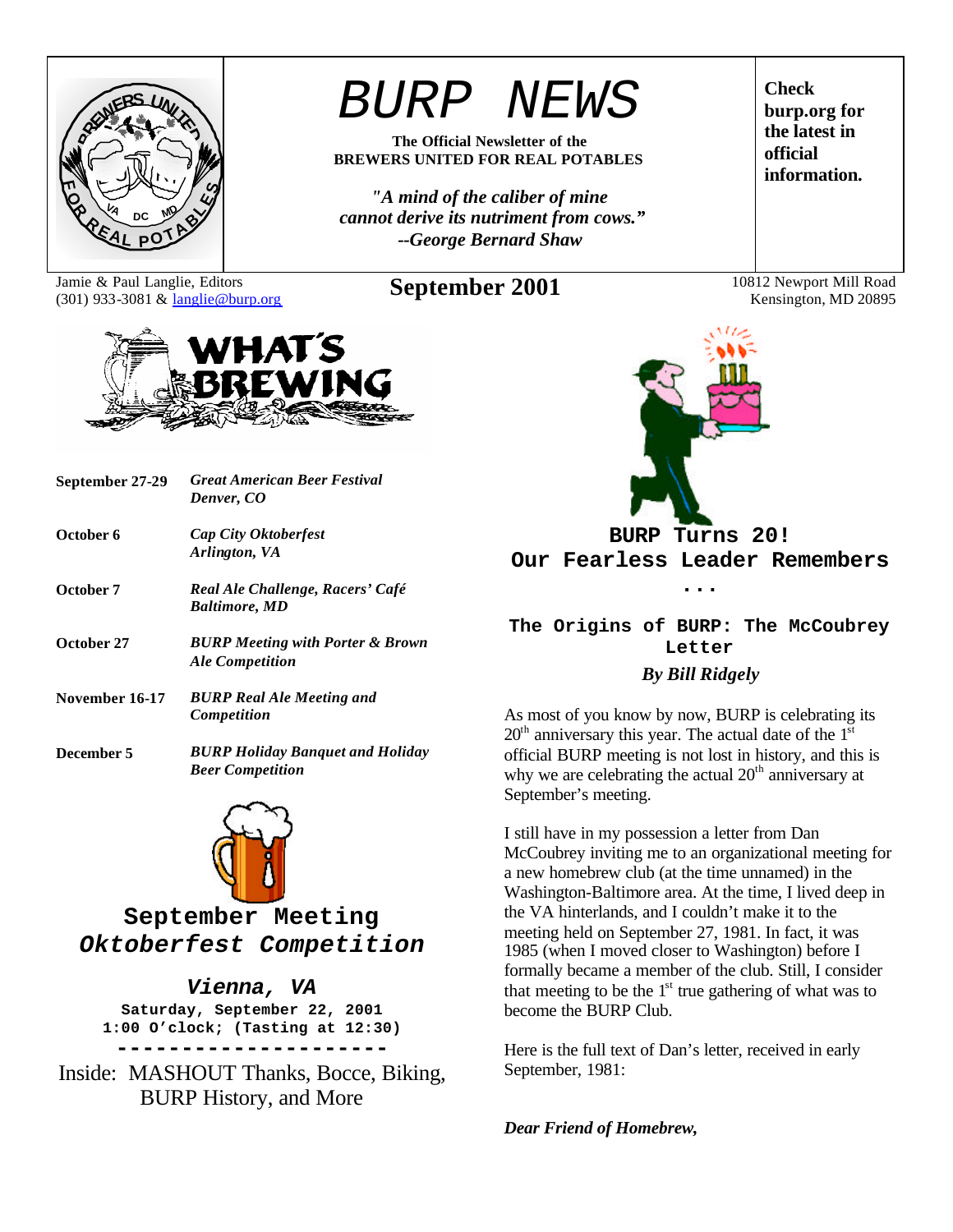*On Monday, Aug 24, eight homebrewers met at the home of Rick Gaskins in Gaithersburg. At that time, it was determined we should form an organization made up of homebrewers and homebrew patrons from the Washington-Baltimore area.*

*Four officers were chosen, to hold office until a general election at the beginning of 1982. They included George Burgess, treasurer, who then left for Europe with our petty cash (he'll be back); Dan McCoubrey, secretary; Kevin Giblin, membership, and Tom Rusnack, activities.*

*It was agreed that the purpose of the organization should be to compare and trade recipes and homebrews; to promote homebrew, and to celebrate our successes in brewing with occasional parties.*

*We agreed to meet once a month, at McCoubrey's home in Wheaton.*

*The first meeting of the formal organization (as yet unnamed, which is to be the first order of business of the meeting) will be held on Sunday, Sept 27 in conjunction with a homebrew and crab feast at the McCoubrey house (12301 Dalewood Drive, Wheaton, MD, 20902). The party will commence at 1:00 p.m. and go as long as the beer and crabs hold out. A meeting of members and prospective members will be held beginning at 12:30. Likely the only pressing business at that time will be the naming of the organization, discussion on whether or not to align with the American Homebrewers' Association, and selecting a date for the next meeting.*

*You and yours are cordially invited to the crabfeast and requested to show up in time for the meeting if you have any interest in the organization (Beer will be served at the meeting; Crabs come later). RSVP (301) 949-5783.*

*Enclosed are a map to the party and an informational sheet to be filled out and returned to me at the above address or at the party.*

#### *Dan McCoubrey*

Legend has it that at the first meeting, as prospective names were being discussed, someone burped, and everyone thought BURP would be a good acronym for the club. It was then just a matter of putting a name with the acronym. The first attempt, "Brewers Upright Righteous and Pure," didn't go over very well. "Brewers United for Real Potables" was finally selected as the most appropriate name.

Much has transpired since that first BURP meeting, but the club is still alive and well and as active as ever. I hope you can join us at the September BURP meeting to celebrate our true 20<sup>th</sup> anniversary. Cheers!



# **BURP EDUCATION UPDATE**

*Wendy Aaronson, Minister of Enlightenment*

#### **SEPTEMBER COMMERCIAL TASTING:**

BURP is fortunate this month to have two and possibly three local experts discuss the origins and style parameters of *Marerzen/Octoberfest*. Herr Marler and Herr Newman, descendents of Gabriel Sedlmyer and Anton Dreher, respectively, will tell family stories and share their thoughts on approximately six commercial examples.

This is a great opportunity to learn about the style and gain experience in evaluating beer with regard to adherence to style and technical flaws. Individuals who participate in this tasting, including non-BJCP judges, are encouraged to judge during the club competition. The tasting will begin 30 minutes before the official start of the meeting. Please arrive by 12:25 P.M.

#### **BJCP EXAM PREPARATION CLASS:**

I would love to conduct this highly acclaimed course again, but I need to know if there is sufficient interest. The class works well with around 12 people. This is a 15-week class that is held during the week. Sessions are from 7-10 P.M. and held in alternating locations in MD and VA. Graduates of the class have all passed the BJCP exam and have become some of the best brewers in the club. Please let me know by September 28, if you plan to participate. I can be reached by e-mail at **aaronson@burp.org** or by phone at **301-762-6523**.

#### **SPECIAL OCTOBERFEST FEAST:**

Jim Tyndall tells us that the *S.S.S.S. (aka – Secret Sausage Stuffers Society)* has prepared nearly 70 pounds of German-style sausage for our consumption at the best Oktoberfest celebration outside of Munich. BURP will provide the rolls, mustard and ketchup. We're asking you to bring other German specialties such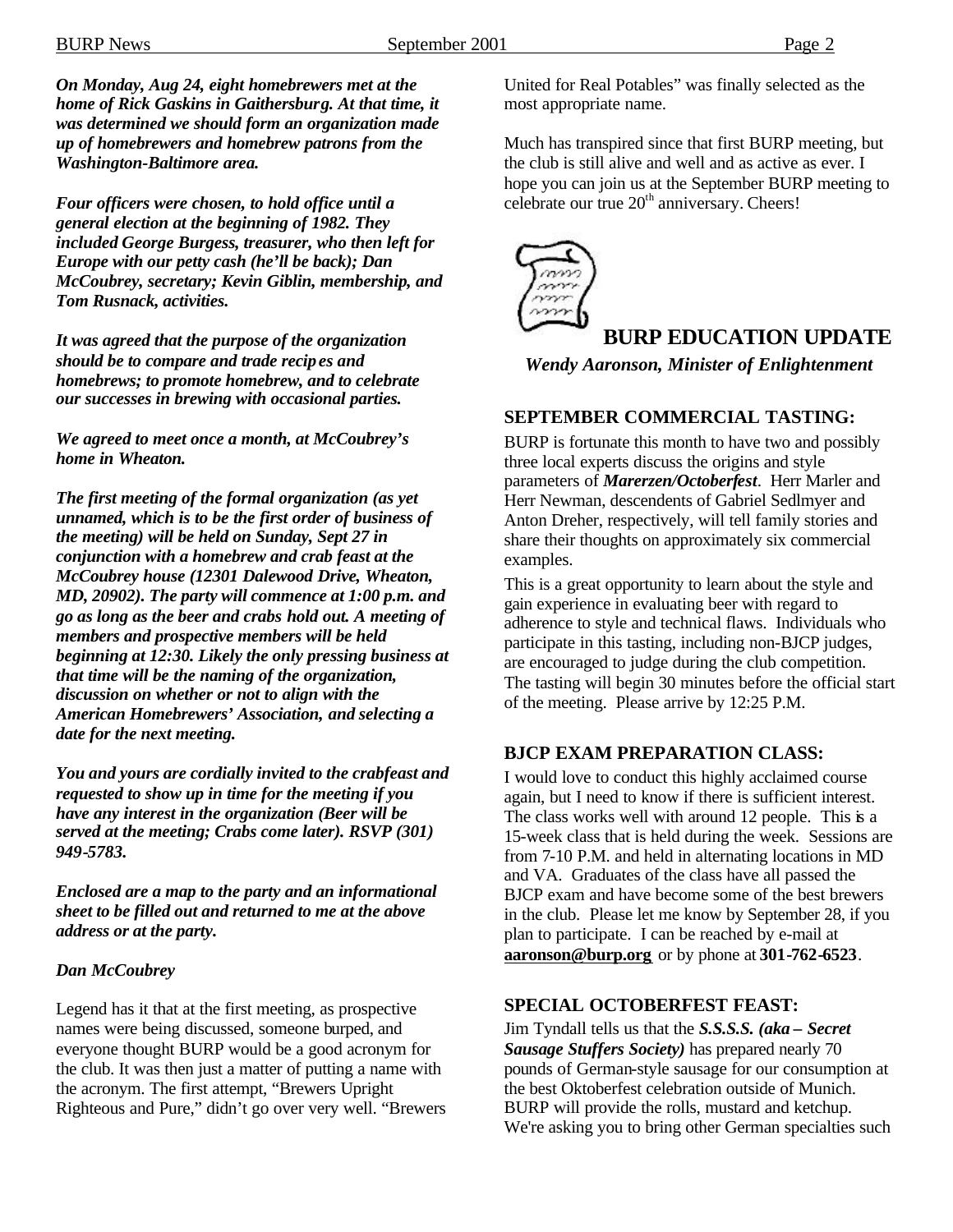as sauerkraut, red cabbage, potato salad, red beet salad, spaetzl, potato dumplings, potato pancakes, strudel, torte, and kuchen. If you live near a shop that sells

authentic German mustard and ketchup, call me (Wendy) at 301-762-6523.



*Bill Ridgely, Fearless Leader*

Whew! There's been a lot going on BURP-wise since my last column (for the combined July-August newsletter). Let's begin by thanking a lot of folks who have contributed to club activities over the past couple of months.

First, a big BURP toast to *Ken & Sara Graham* for hosting the July meeting at their beautiful place in Darnestown, MD. It was a cool spot under the trees on a gorgeous Saturday afternoon, and Ken & Sara went all out to make everyone feel at home. The huge quantity of paella they prepared for everyone was awesome! Thanks to *Jim Busch* for conducting the pilsner educational session and for contributing some exceptional *Victory Hallertau Pils* for everyone's enjoyment, and thanks to both *Alison Skeel* for conducting the pils competition and to the volunteer judges who contributed their time and energy to evaluating the beers.

The August meeting was one of my favorite annual events – MASHOUT! This was the  $14<sup>th</sup>$  Mid-Atlantic States Homebrewers CampOut, and I was pleased to see many new faces from clubs all over the Mid-Atlantic region. Planning for MASHOUT has always been a major effort involving numerous people, and it's nearly impossible to name everyone who contributes, but I'd like to single out a few who helped in major ways.

The MASHOUT Planning Committee should get special recognition for their efforts. These folks come back year after year, so I have to assume they either enjoy working hard on the project or are truly masochistic. Many thanks to *Chuck & Helen Popenoe (Property Owners & Site Coordinators), Kathy Koch & Liz Pitts (Check-In Station Coordinators), Bob Kepler (Registrar), Wendy* 

*Aaronson (Breakfast and Dining Area Coordinator), Jamie & Paul Langlie (Supplies Coordinators), Alison Skeel (Competition Coordinator), Rod Rydlun (Craft Brewer Liaison), Linda & Jim Rorick (T.R. James Barbecue Catering), Bud Hensgen (20th Anniversary Glass Procurer & Water Coordinator), Keith Chamberlin (Sports Coordinator), and Don Kaliher (Trash Coordinator). Others serving on the committee and helping out in numerous ways included Bob Cooke, Betsy Kepler, Christian Parker, Deb Parshall and, of course, the MASHOUT newlyweds, Bob & Kathleen Warriner* **(Hearty congratulations to Bob & Kathleen on their beautiful wedding, and best wishes for a long and happy life together).**

I'd also like to acknowledge all of the craft breweries and representatives who contributed beer to the event - *Capitol City (Bill Madden), DuClaw (Jim Wagner), Ellicott Mills (Jim Stevens), Johannson's (Jeff Warthen), Uncle Tucker's (Doug "Hutch" Hutchins), and Victory (Ron Barchet & Jim Busch).* Thanks also *to Jeff Wells of the Craft Brewers Guild* for contributing a keg of *Brooklyn Pils*, *Bob Cooke* for contributing a keg of *Cap City Saison*, and **John Sedlander** for contributing a keg of *DeGroen's Pils*. Last but not least, many thanks to *Bob & Wanda Dawson and Jim & Linda Rorick* for hosting their annual (and, as always, totally awesome!) champagne, quesadilla, and strawberry party on Saturday afternoon.

Live music on Saturday night was provided by *Beer Belly Boogie*, featuring DC-area blues phenomenon *Johnny Tsak and our own Robbie Zev Ludvick*. Late night revelers danced to the sounds of a true blues master, influenced by Johnny Winter, Jimmy Hendrix, and Stevie Ray Vaughn.

If I've forgotten anyone, I apologize. So many people help out with MASHOUT that it's difficult to keep track of everyone. Suffice to say that all contributions are gratefully appreciated.

So, what's next on the calendar? By the time you read this, the BURP Philadelphia Pub Crawl, scheduled for Saturday, September 8, will be history. For those who regretfully didn't sign up, we'll try to post a review in the next issue of the newsletter.

The next meeting on Saturday, September 22, will be a big one! Not only will it be the annual BURP Oktoberfest extravaganza, it will also mark the actual  $20<sup>th</sup>$  anniversary of the club. To celebrate the anniversary, we'll bring out the special beer brewed on the club's  $10<sup>th</sup>$  anniversary. The beer was originally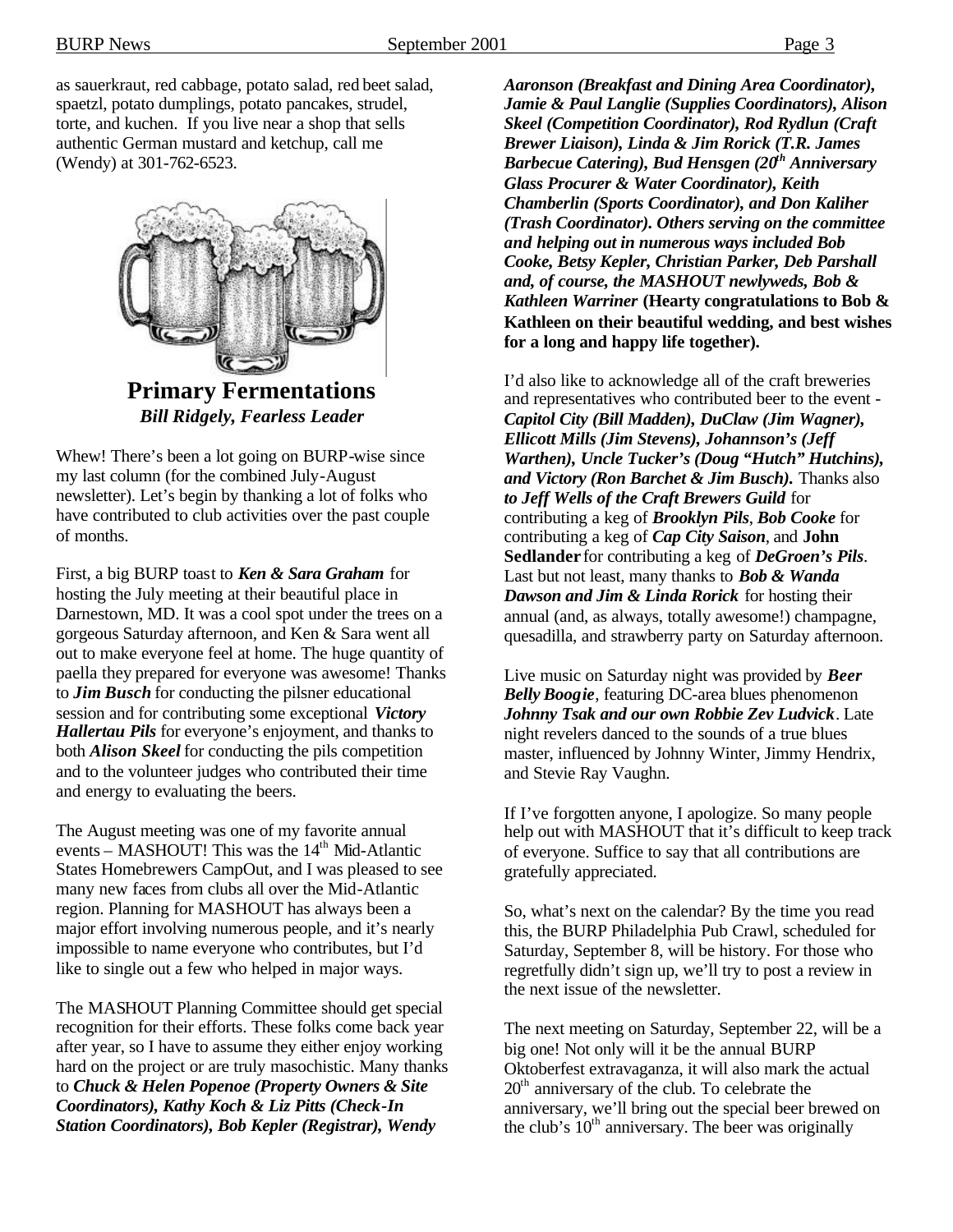brewed in the old ale style, but over the years, it has developed into a reasonable facsimile of a *Belgian Oud Bruin*! Don't miss this opportunity to try this very distinctive 10-year old homebrew. Also, be sure to bring your best German lagers for the Oktoberfest celebration. It'll be a fun party for one and all, and I look forward to seeing everyone there. Ein prosit!



**Culture corner** *Alison Skeel, Minister of Culture*

### **August at MASHOut:**

We had a great competition! Lots of participation from visiting clubs, both as entrants and judges. 22 entries spread over three categories of wheat beers (no Berlinerweisse), judged at four tables. Winners:

#### *1. Jim Kelly from Star City Brewers Guild, hefeweizen 2. James Prevett from CRABS, weizenbock 3. Bill Moe from BURP, hefeweizen*

First place winner Jim Kelly received a DuClaw cap and T-shirt from Head Brewer Jim Wagner of DuClaw Resturant & Brewery, Bel Air, Maryland.

Judge tables:

Jim Wagner, John Slusher, Jay Spies; all from CRABS Bill Ridgely, Jamie Langlie Rod Rydlun, Paul Langlie Brian Matt, Sarah Jazs

Steward: Debbie Parshall

Thanks to everyone for your participation.

#### **September Competition:**

The BURP Club Competition style for the September 22 Oktoberfest meeting is *Vienna/Maerzen/Oktoberfest*. We'll be judging both styles in *BJCP Category 9, German Amber Lager: 9A. Oktoberfest/Maerzen and 9B. Vienna Lager.*

*http://www.mv.com/ipusers/slack/bjcp/style -index.html*

Although it is hoped that you all will bring kegs to the festival, the competition will require two bottles (no draft), and will be judged as usual (I'll be looking for judge volunteers, of course). Please register entries by 1:30 P.M on the meeting day.

# **? ? ? ? ? ? ? ? Rydlun's Riddler** *By Rod Rydlun*

If "lard" is the white pasty fat rendered from pigs, what is the same stuff called when the source is cattle or sheep? Why is this important to BEER? Answer on page 8.

**? ? ? ? ? ? ? ?**

## **MASHOUT 2001: A Beer Odyssey** *By Ben Schwab*

The 14th annual MASHOUT took place on August 10- 12. About 175 people attended this festive event on the mountain property of Chuck and Helen Popenoe. Some people even arrived a day or two early; about 30 campers already had their tents pitched the day before it was scheduled to begin.

A brief mountain thunderstorm on Friday didn't dampen spirits one bit, and served to cool the weather off a bit as people arrived, set up camp, and gathered with others to enjoy comradeship, homebrews and microbrews.

Keg Row was lined with dozens of brews, both homemade and commercial. Several breweries made donations that deserve recognition: DuClaw Brewing's Venom Pale Ale, Sawtooth Wit, and Devil's Milk Barleywine; Victory Brewing's Hallertau Pils; Ellicott Mills's Alpenhof Doppelbock and Alpenhof Märzen; Capitol City's Kölsch; Johansson's Hoodlehead Pale Ale, and Uncle Tucker's Black Wheat Ale. Jeff Wells of the Craft Brewers Guild also contributed a keg of Brooklyn Brewery's Pils.

People didn't just sit around and drink all weekend. Some hiked in the woods, others took bike rides, some swam at Rocky Gap Park, and others played frisbee, volleyball and horseshoes. The water balloon wars were in full swing this year as three teams of people bombarded each other with long-range launchers.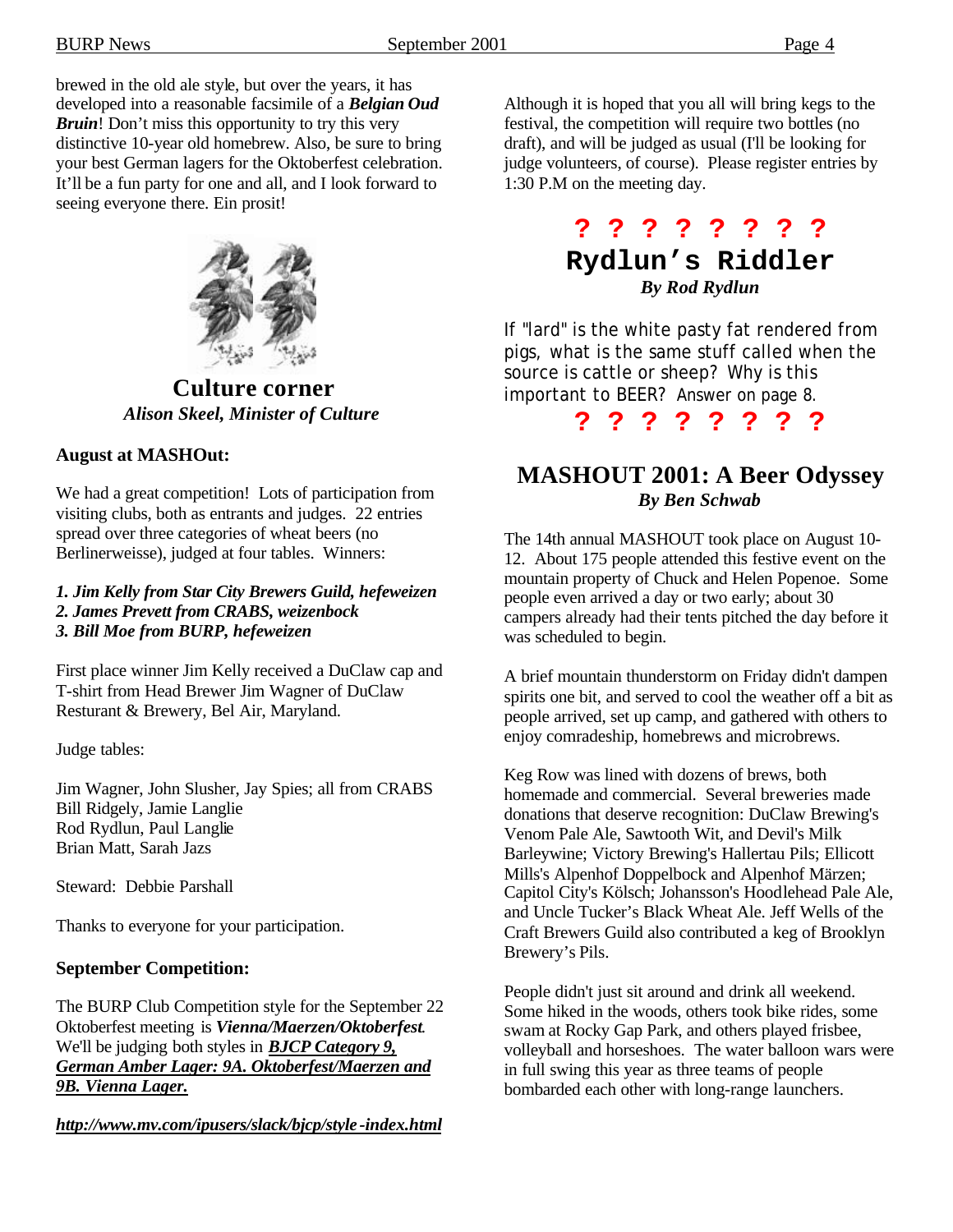A historic event took place in the barn on Saturday afternoon: the first ever MASHOUT wedding. Bob Warriner and Kathleen Franck tied the knot in front of about half the MASHOUT guests. Chuck drove the bride to the waiting groom in his 40-year-old Bush Buggy while onlookers cheered and took pictures. Guests hummed the wedding march as she walked down the "aisle". Chuck, Helen, and Kathleen's son Jerry each gave moving speeches. Then, in a short and sweet ceremony, Bob and Kathleen - who first met at a BURP meeting several years earlier - took their vows.

Bob & Wanda Dawson and Jim & Linda Rorick offered a mid-afternoon treat on Saturday: quesadillas, homemade champagne and porter, and fresh strawberries with chocolate dip. All were enjoyed by scores of folks, including the wedding party.

The wheat homebrew contest drew 22 entries. Congratulations to Jim Kelly of the Star City Brewers Guild, whose hefeweizen took top prize. According to Jim, "It was actually a dunkelweizen recipe, which some of my club members told me was more like a hefeweizen, so that's what I entered it as."

Both nights were ablaze with a community campfire. People enjoyed good potables and great company while several folks sang and played various instruments. On Saturday night, the live band Beer Belly Boogie, featuring our own Robbie Ludwick, played an eclectic mix of rhythm and blues in the barn.

The Saturday night feast featured a plethora of foods: corn on the cob, salads, pasta, breads, cookies, cake and other foodstuffs. T.R. James Catering cooked "Boston Butt" pork shoulder as well as beef brisket for 16 hours on low heat in order to make it tender and delicious.

On a humorous note, a pair of shorts and a used condom were found by the barn on Sunday morning. Perhaps Bill Clinton paid us a visit?

The Sunday brunch consisted of pancakes, eggs, potatoes, bacon, sausage, juice and coffee. Folks filled their bellies, then packed up their gear. People, vehicles and tents steadily disappeared. Once again MASHOUT had passed much too quickly.

A big thanks to Chuck and Helen for once again providing us with a great venue for this yearly event!

# **Beer Belly Boogie**

By Robbie Zev Ludwick © Mooj' Music 2001

The date on the wall said it was time to go … Pops' and Helen's Mountain, now six years in a row! Bill called me up, said "...this year put on a show!" I called the boys, just to let them know

> It's time for the Beer Belly Boogie The Beer Belly Boogie Yes, The Beer Belly Boogie C'mon and Beer Belly Boogie with me

Where has the time flown So many years of fun So many brews, so many bathroom runs! Friends on Popenoe Mtn are doing it all night, Until they see the sun …

> They're doin' The Beer Belly Boogie! The Beer Belly Boogie C'mon and Beer Belly Boogie Why don't ya Beer Belly Boogie with me!

So if the next day, The Beer Belly Boogie got you Just bite the Boogie that bit ya, grab yourself some more brew …

'Cause on their mountain, the beer keeps a flowin' on thru …

And Good Lord willin', I hope to boogie with you at MASHOUT 2002!

> We'll be doin' The Beer Belly Boogie That's right, The Beer Belly Boogie The Beer Belly Boogie C'mon and Beer Belly Boogie with me!

## **BURP PUB Crawl to Philly**

Held Saturday, September 8, was a great success! Watch next month's newsletter for a full report.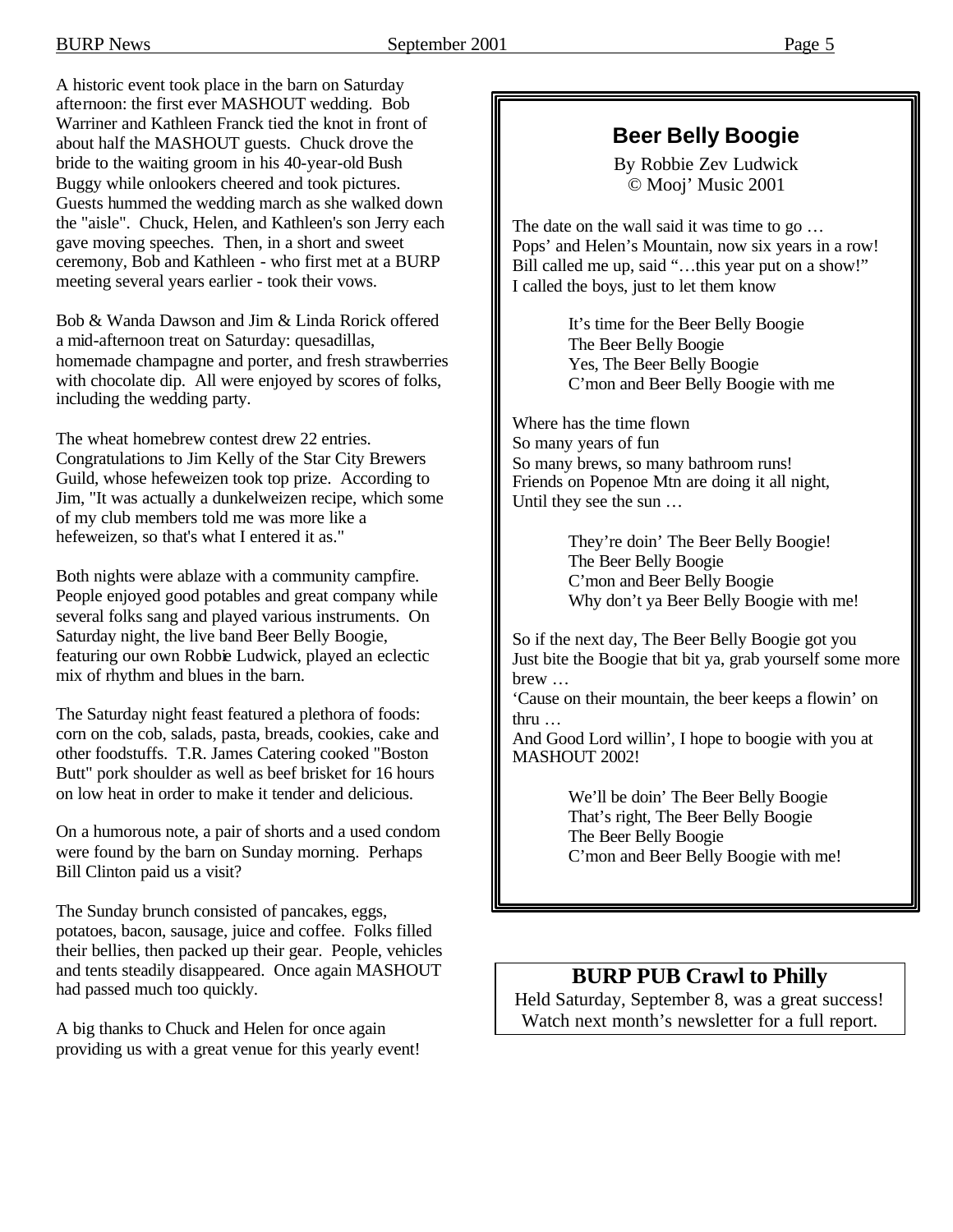

# **Bike and Beer: Belgium or Bust!** *Craig Somers, Cyclemeister*

Despite the tragic events of September 11, a small band of intrepid BURPers is still planning to leave on the 28th for a 1-to-3 week biking sojourn to the Netherlands and Belgium. Don't be disappointed if you can't make the overseas tour this year. Prepare for next year, which may be in Great Britain or Germany, depending on the preference of the group. I expect to organize a bike & beer foreign tour every year to different destinations. I'd like for all of us to be in shape for future trips. Weekly rides will be fun regardless. Let me know when and where you might like to meet for rides. For more information, contact: *Craig Somers, 202-224-5957 or 202-365-0701 (cell), craigsbike@burp.org*



# **Organic Beer Takes Off in the U.K.**

The past year has seen a boom in organic beers in the United Kingdom, as a variety of products are now available in both supermarkets and pubs. Last fall*, the first organic beer competition was held at the Crown in Bow, east London, one of a chain of all-organic pubs.* The winner was *Live Organic bottled ale from Brakspear of Henley-on-Thames*.

The growth of organic beers is in part due to the opening of organic pubs, which have helped stimulate demand. Supermarkets have also been attracted to organic beers because of the popularity of organic food. Apart from the environmental benefits of growing barley and hops without pesticides, organic beers are exempt from most of the processing additives commonly used in brewing. One survey in the late 1980s found some British beers to contain levels of aluminum up to six times the recommended limit for aluminum content for drinking water. (*The Sunday Times, August 19, 2001*)

*Sustainable Practices 2001 is a weekly information service compiled from publicly-available sources and provided by EPA Region 8's Office of Sustainable Practices and Environmental Technologies. For more information, contact David Schaller, 303-312-6146, schaller.david@epa.gov*



# **From The Newlyweds**

**WOW… all we can say is WOW. Our heartfelt thanks go out to BURP members who made our special day EXTRA special. We were truly blown away by the generous outpouring of good wishes, support and affection.**

 **As ground-breakers in a first-time MASH-OUT special event, we were a little nervous about how the day would play out. It couldn't have been better -- it was the wedding day we imagined since we first began planning. We had fun from the moment we arrived 'til the last keg was carted away. It was definitely a day (and a MASH-OUT) to remember forever.**

**Thanks again, to all of you. And a very special thank you to Chuck and Helen Popenoe whose quiet mountain retreat was literally invaded by the wedding party. We will be forever grateful.**

**Bob and Kathleen Warriner**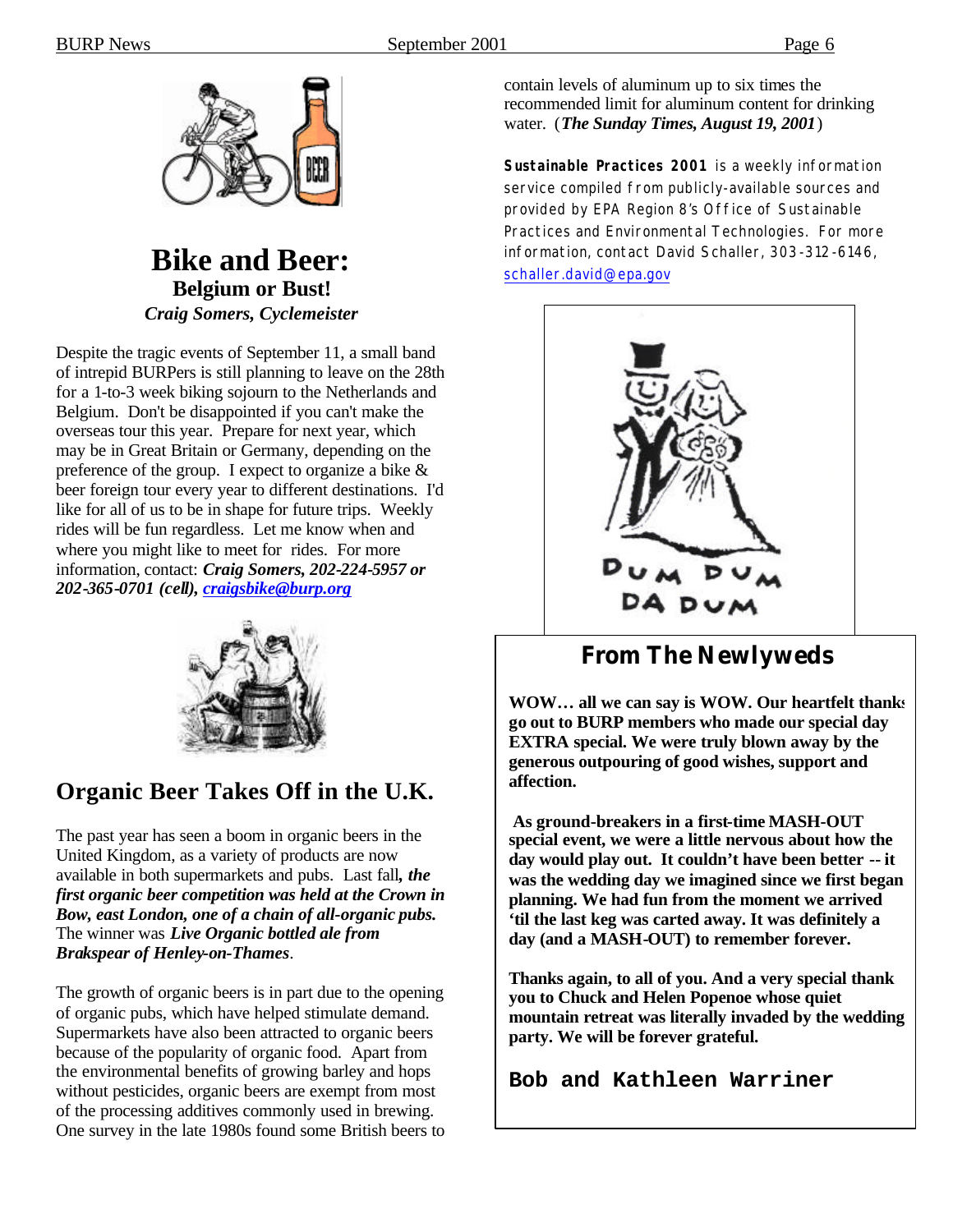# **Riding Out the Storm: BURP Bocce League Week 3**

 *Dick Holster Arlington, VA – August 19, 2001*

With rain threatening and the air heavy with humidity, the BURP Bocce League provided its own thunder and filled the arena with tension on a spectacula r evening of play. The league moved to the beautifully manicured – if somewhat slanted – grounds of the Westmalle Cannon Park.

The first match of the evening produced a lopsided, but controversial 15-2 victory by Bottom's Up over the Bullseye Ball Bashers. Basher James Harrison filed a protest, saying "I haven't even finished one beer yet, how am I expected to bowl?" The protest was rejected.

Two Guy Four Balls (TGFB) rode the Rump Wranglers to a 15-10 victory. In the third match Oops! Need Another Beer, showed that all they really needed was a little time to get on track. After spotting the 9" Ball Busters a 7-0 lead, Oops! rallied to a 15-9 victory with Robert Stevens also introduced the effective lob shot style. Fellow lobber Steve Marler used the last match of the round as his own personal showcase. He scored every closest ball in a 15-0 shutout victory for the Bocce Junkies over the Kilt Lifters. With a .400 average, Steve is now the top bowler in the league.

The Westmalle Cannon Park is a real cathedral of the sport. The spectators are seated in multi-terraced grandstands overlooking the spacious open court. There is a fine selection of food and beer available – with the steak fajitas being a specialty. The only area for improvement in this journalist's opinion is the slope of the surface, which is rather pronounced. Bill Ridgely of TGFB was a little more vocal in his complaints after a crucial shot in his round 6 match hopped over the jack. Bill complained that "Tom put that bump in the field just to wreck my shot".

The shot in question came in a key moment of the first big upset of the afternoon. The Bullseye Ball Bashers led by super sub Holly Mattus toppled the heavily favored TGFB squad 15-10. Asked how she felt after the game Holly noted "I may need a ride home". The upsets continued in the next match as the Kilt Lifters upended the homecourt 9" Ball Busters 15-10. Umpiring the first all woman match in BBL history was Tom Cannon, who exclaimed "I just love to watch the women handle the balls!!" Meanwhile Oops! dropped a see-saw contest to the Junkies 15-9 with the lob shots of both Steve and Robert leaving divots all across the court. Steve also demonstrated tremendous confidence (arrogance?) when accused of cheating by the umpire – "Right now I don't need to cheat!". In the battle of the backsides, Bottom's Up stuck it to the Rump Wranglers 15-4 in a contest that just wasn't that close – or was just too close depending on how you look at it.

The final round of matches brought high drama as the teams jockeyed for position for the playoffs – not to mention dimming light as the sun set on both the day and the season. Due to funding cuts at the National Bocce Federation, Westmalle Cannon Park has not yet had its lighting system installed.

In the first match of the final round the Bashers held on for a 15-13 victory over Oops!. That win helped assure the Bashers of at least a #3 seed in the playoffs. In the showcase match of the evening the Junkies cruised to a surprisingly easy win over TGFB 15-8. Although the victory secured the regular season Championship for the Junkies, TGFB bowler Gordon Goeke for one seemed unimpressed "We'll see how they do on the closed court in the playoffs".

The final match of the evening provided the biggest shock of all as the Rump Wranglers lifted the kilts right off the Kilt Lifters 15-4. Wrangler Dave Pyle, full of confidence (and beer apparently), challenged any remaining spectators "Who thinks they can beat me, I am hot right now!!" The final match of the season was postponed due to darkness, but the upcoming match between Bottom's Up and the 9" Ball Busters will have huge playoff implications.

The first season for the BBL is now all but complete and it has been a tremendous success. There are plenty of competitive teams and everyone is having a good time. The playoffs promise to continue the high drama and excitement of the BURP Bocce League.

| Standings             | W |   | РF  | РA | Diff |
|-----------------------|---|---|-----|----|------|
| <b>Bocce Junkies</b>  | 6 | 1 | 103 | 60 | 43   |
| Bottom's Up           | 4 | 2 | 74  | 58 | 16   |
| Bullseye Ball Bashers |   | 3 | 78  | 70 | 8    |
| Two Guys, Four Balls  |   | 3 | 89  | 87 | 2    |
| 9" Ball Busters       | 3 | 3 | 73  | 78 | -5   |
| Oops! Need Another    | 3 | 4 | 86  | 74 | 12   |
| <b>Beer</b>           |   |   |     |    |      |
| Kilt Lifters          | 2 | 5 | 56  | 99 | -43  |
| Rump Wranglers        |   | 6 | 61  | 94 | -33  |